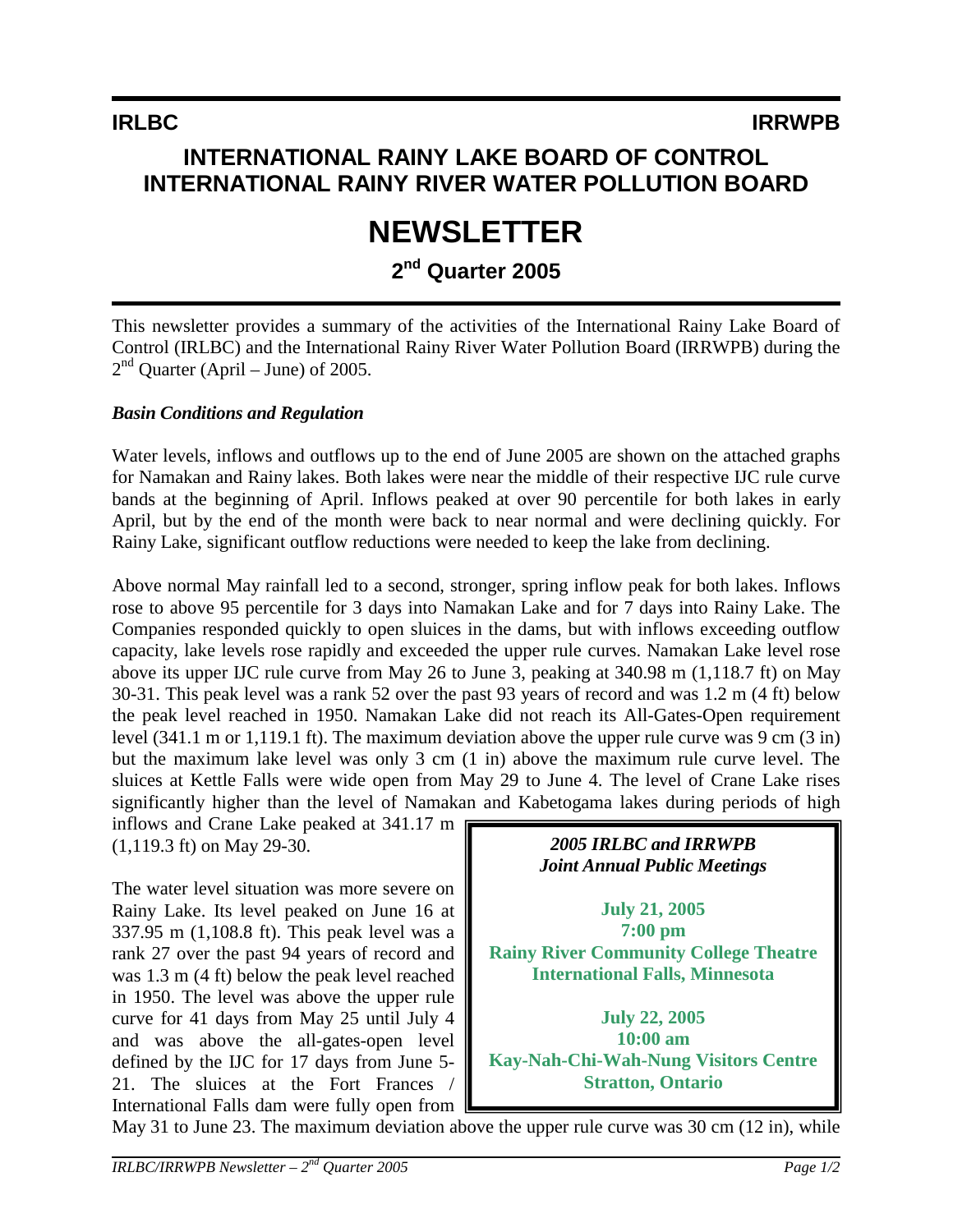the deviation above the maximum rule curve level was 20 cm (8 in). The deviation above the allgates-open level was 5 cm (2 in).

By the end of June, inflows had declined to 70 percentile for Namakan Lake and to 80 percentile for Rainy Lake. Namakan Lake levels were near mid-band while Rainy Lake was still 4 cm (1.5 in) above its IJC upper rule curve at the end of the quarter. Rainfall for the entire quarter was 92 percentile for the Rainy-Namakan basin. Average inflow for the quarter was 82 percentile to Namakan Lake and 95 percentile to Rainy Lake.

#### *IRRWPB and IRLBC Membership Changes*

Nolan Baratono of the Minnesota Pollution Control Agency (MPCA) was appointed by the U.S. Section of the International Joint Commission (IJC) to the IRRWPB, effective April 16, 2005, upon the retirement of Kathy Svanda. Mr. Baratono succeeds Ms. Svanda, as the IRRWPB state/local representative for the United States. Mr. Baratono presently serves as the MPCA's Rainy River Basin Coordinator and resides in International Falls, MN. Mr. Baratono brings an extensive background in water quality monitoring and water resources management to the Board.

Peter Williams was appointed by the Canadian Section of the IJC to the IRLBC, effective May 5, 2005 for a term of three years. Mr. Williams succeeds Steve Richardson as the IRLBC local representative for Canada. Mr. Williams operated a resort facility near Fort Frances for many years, but is now retired and resides in Thunder Bay. He brings to the Board an extensive knowledge and practical experience regarding Rainy-Namakan basin water resources issues and geography.

#### *International Joint Commission Semi-Annual Meeting*

IRLBC and IRRWPB members and staff attended the spring semi-annual meeting of the IJC in Washington, D.C. on April 13. The boards presented their "Spring 2005 Report" to the Commission along with an update on basin hydrologic conditions. It was noted that 2004 basin hydrologic conditions were in the normal range, as contrasted to the high water event of 2002 and the low water event of 2003. Other topics of discussion included increased funding requirements of the boards in working in a more integrated manner and likely future funding needs in support of the IJC Watersheds Initiative. The primary topic of discussion centered on a presentation of the Boards' examination of hydropower peaking operations on the Rainy River and its review of the "Recommendation Report From The Committee On The Environmental Effects Of Peaking On Rainy River," dated January 26, 2005. A detailed discussion of the Boards' findings, conclusions and recommendations can be found in the Boards' "Spring 2005 Report" to the IJC, which is posted on the IRLBC and IRRWPB web sites at www.ijc.org.

> *Questions or comments? Contact the Boards' Secretary: Kari Layman USACE - St. Paul District 190 Fifth Street East St. Paul, Minnesota 55101 - 1638 Phone: 612 290-5424 Fax: 612 290-5841 Email: Kari.L.Layman@usace.army.mil*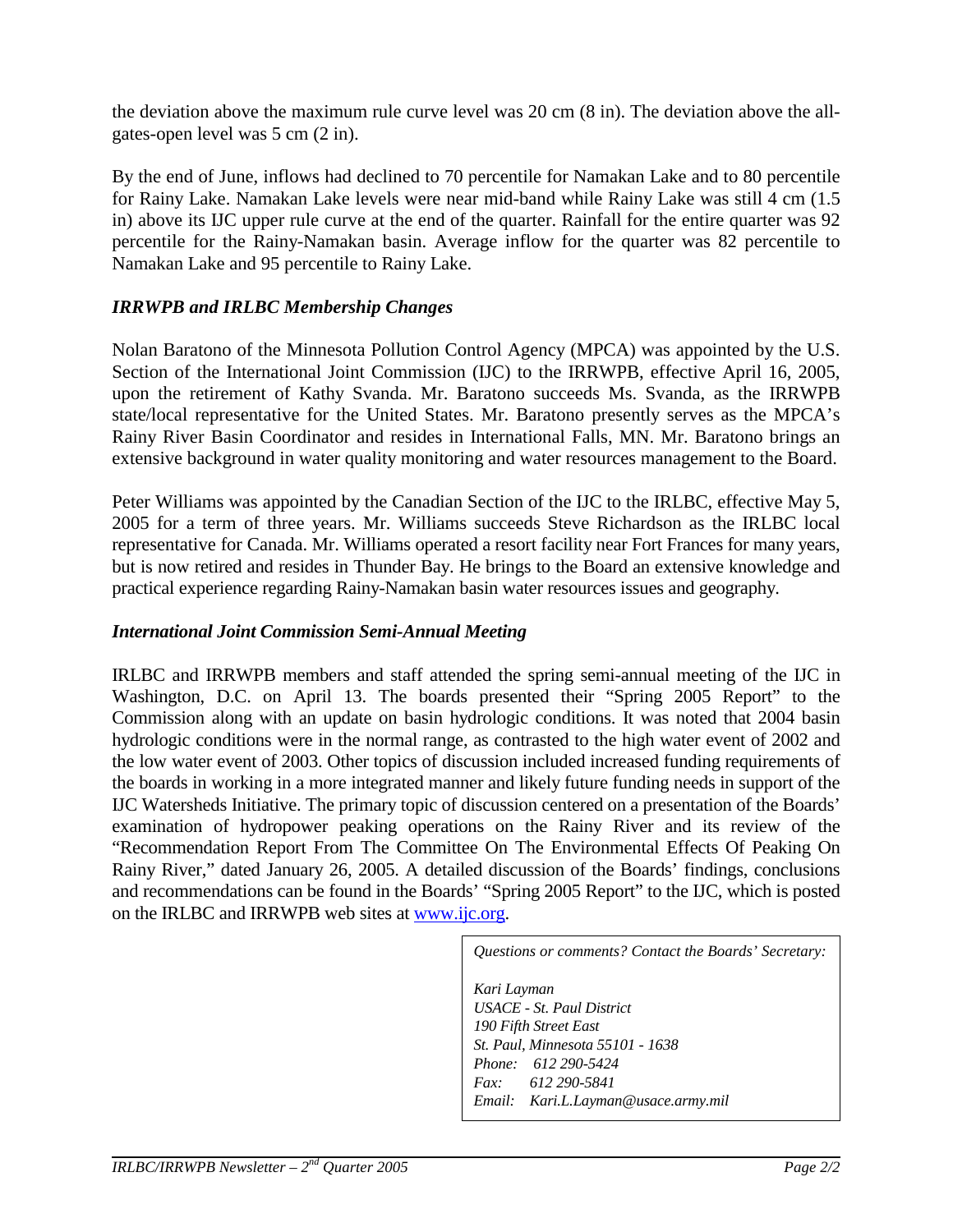

## NAMAKAN LAKE